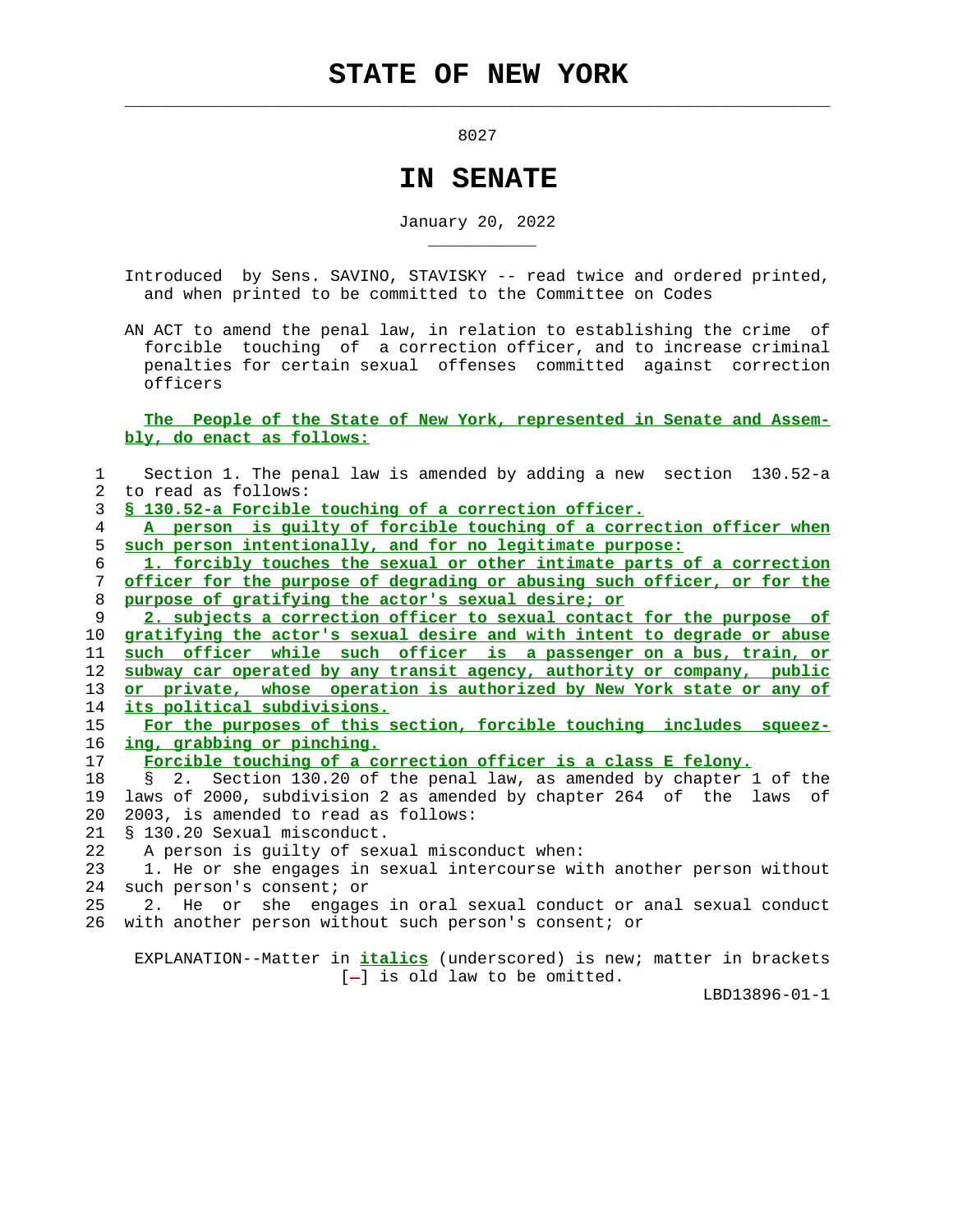1 3. He or she engages in sexual conduct with an animal or a dead human 2 body. 3 Sexual misconduct is a class A misdemeanor**, provided, however, that** 4 **when a person is guilty of sexual misconduct against a correction offi-** 5 **cer, sexual misconduct is a class E felony**. 6 § 3. Section 130.25 of the penal law, as amended by chapter 1 of the 7 laws of 2000, is amended to read as follows: 8 § 130.25 Rape in the third degree. 9 A person is guilty of rape in the third degree when: 10 1. He or she engages in sexual intercourse with another person who is 11 incapable of consent by reason of some factor other than being less than 12 seventeen years old; 13 2. Being twenty-one years old or more, he or she engages in sexual 14 intercourse with another person less than seventeen years old; or 15 3. He or she engages in sexual intercourse with another person without 16 such person's consent where such lack of consent is by reason of some 17 factor other than incapacity to consent. 18 Rape in the third degree is a class E felony**, provided, however, that** 19 **when a person is guilty of rape in the third degree against a correction** 20 **officer, rape in the third degree is a class D felony**. 21 § 4. Section 130.30 of the penal law, as amended by chapter 1 of the 22 laws of 2000, is amended to read as follows: 23 § 130.30 Rape in the second degree. 24 A person is guilty of rape in the second degree when: 25 1. being eighteen years old or more, he or she engages in sexual 26 intercourse with another person less than fifteen years old; or 27 2. he or she engages in sexual intercourse with another person who is 28 incapable of consent by reason of being mentally disabled or mentally 29 incapacitated. 30 It shall be an affirmative defense to the crime of rape in the second 31 degree as defined in subdivision one of this section that the defendant 32 was less than four years older than the victim at the time of the act. 33 Rape in the second degree is a class D felony**, provided, however, that** 34 **when a person is guilty of rape in the second degree against a** 35 **correction officer, rape in the second degree is a class C felony**. 36 § 5. Section 130.35 of the penal law, as amended by chapter 1 of the 37 laws of 2000, is amended to read as follows: 38 § 130.35 Rape in the first degree. 39 A person is guilty of rape in the first degree when he or she engages 40 in sexual intercourse with another person: 41 1. By forcible compulsion; or 42 2. Who is incapable of consent by reason of being physically helpless; 43 or 44 3. Who is less than eleven years old; or 45 4. Who is less than thirteen years old and the actor is eighteen years 46 old or more. 47 Rape in the first degree is a class B felony**, provided, however, that** 48 **when a person is guilty of rape in the first degree against a correction** 49 **officer, rape in the first degree is a class A-II felony**. 50 § 6. Section 130.40 of the penal law, as amended by chapter 264 of the 51 laws of 2003, is amended to read as follows: 52 § 130.40 Criminal sexual act in the third degree. 53 A person is guilty of criminal sexual act in the third degree when: 54 1. He or she engages in oral sexual conduct or anal sexual conduct 55 with a person who is incapable of consent by reason of some factor other 56 than being less than seventeen years old;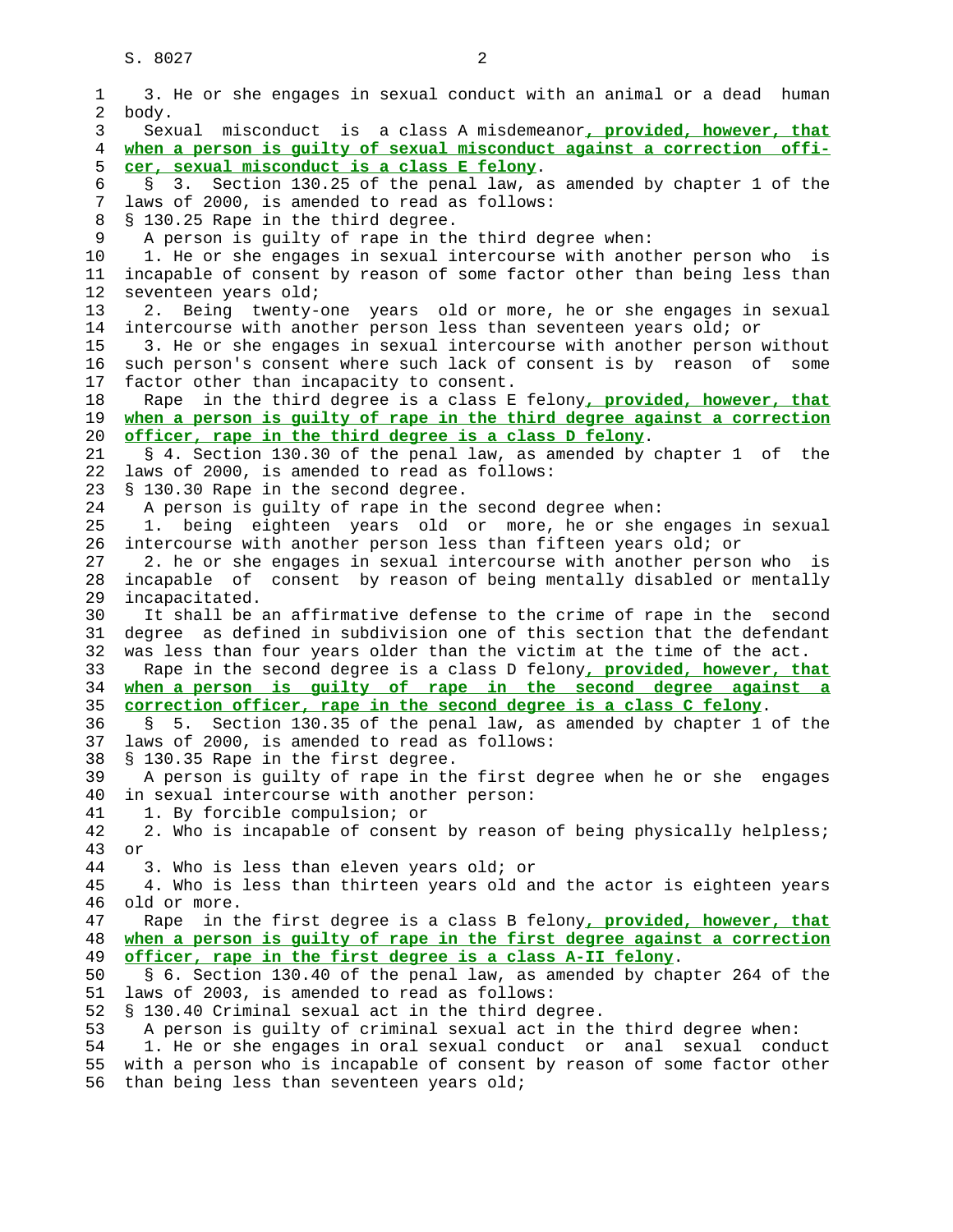S. 8027 3

 1 2. Being twenty-one years old or more, he or she engages in oral sexu- 2 al conduct or anal sexual conduct with a person less than seventeen 3 years old; or 4 3. He or she engages in oral sexual conduct or anal sexual conduct 5 with another person without such person's consent where such lack of 6 consent is by reason of some factor other than incapacity to consent. 7 Criminal sexual act in the third degree is a class E felony**, provided,** 8 **however, that when a person is guilty of criminal sexual act in the** 9 **third degree against a correction officer, criminal sexual act in the** 10 **third degree is a class D felony**. 11 § 7. Section 130.45 of the penal law, as amended by chapter 264 of the 12 laws of 2003, is amended to read as follows: 13 § 130.45 Criminal sexual act in the second degree. 14 A person is guilty of criminal sexual act in the second degree when: 15 1. being eighteen years old or more, he or she engages in oral sexual 16 conduct or anal sexual conduct with another person less than fifteen 17 years old; or 18 2. he or she engages in oral sexual conduct or anal sexual conduct 19 with another person who is incapable of consent by reason of being 20 mentally disabled or mentally incapacitated. 21 It shall be an affirmative defense to the crime of criminal sexual act 22 in the second degree as defined in subdivision one of this section that 23 the defendant was less than four years older than the victim at the time 24 of the act. 25 Criminal sexual act in the second degree is a class D felony**,** 26 **provided, however, that when a person is guilty of criminal sexual act** 27 **in the second degree against a correction officer, criminal sexual act** 28 **in the second degree is a class C felony**. 29 § 8. Section 130.50 of the penal law, as amended by chapter 264 of the 30 laws of 2003, is amended to read as follows: 31 § 130.50 Criminal sexual act in the first degree. 32 A person is guilty of criminal sexual act in the first degree when he 33 or she engages in oral sexual conduct or anal sexual conduct with anoth- 34 er person: 35 1. By forcible compulsion; or 36 2. Who is incapable of consent by reason of being physically helpless; 37 or 38 3. Who is less than eleven years old; or 39 4. Who is less than thirteen years old and the actor is eighteen years 40 old or more. 41 Criminal sexual act in the first degree is a class B felony**, provided,** 42 **however, that when a person is guilty of criminal sexual act in the** 43 **first degree against a correction officer, criminal sexual act in the** 44 **first degree is a class A-II felony**. 45 § 9. Section 130.53 of the penal law, as amended by chapter 192 of the 46 laws of 2014, is amended to read as follows: 47 § 130.53 Persistent sexual abuse. 48 A person is guilty of persistent sexual abuse when he or she commits 49 the crime of forcible touching, as defined in section 130.52 of this 50 article, sexual abuse in the third degree, as defined in section 130.55 51 of this article, or sexual abuse in the second degree, as defined in 52 section 130.60 of this article, and, within the previous ten year peri- 53 od, excluding any time during which such person was incarcerated for any 54 reason, has been convicted two or more times, in separate criminal tran- 55 sactions for which sentence was imposed on separate occasions, of forci- 56 ble touching, as defined in section 130.52 of this article, sexual abuse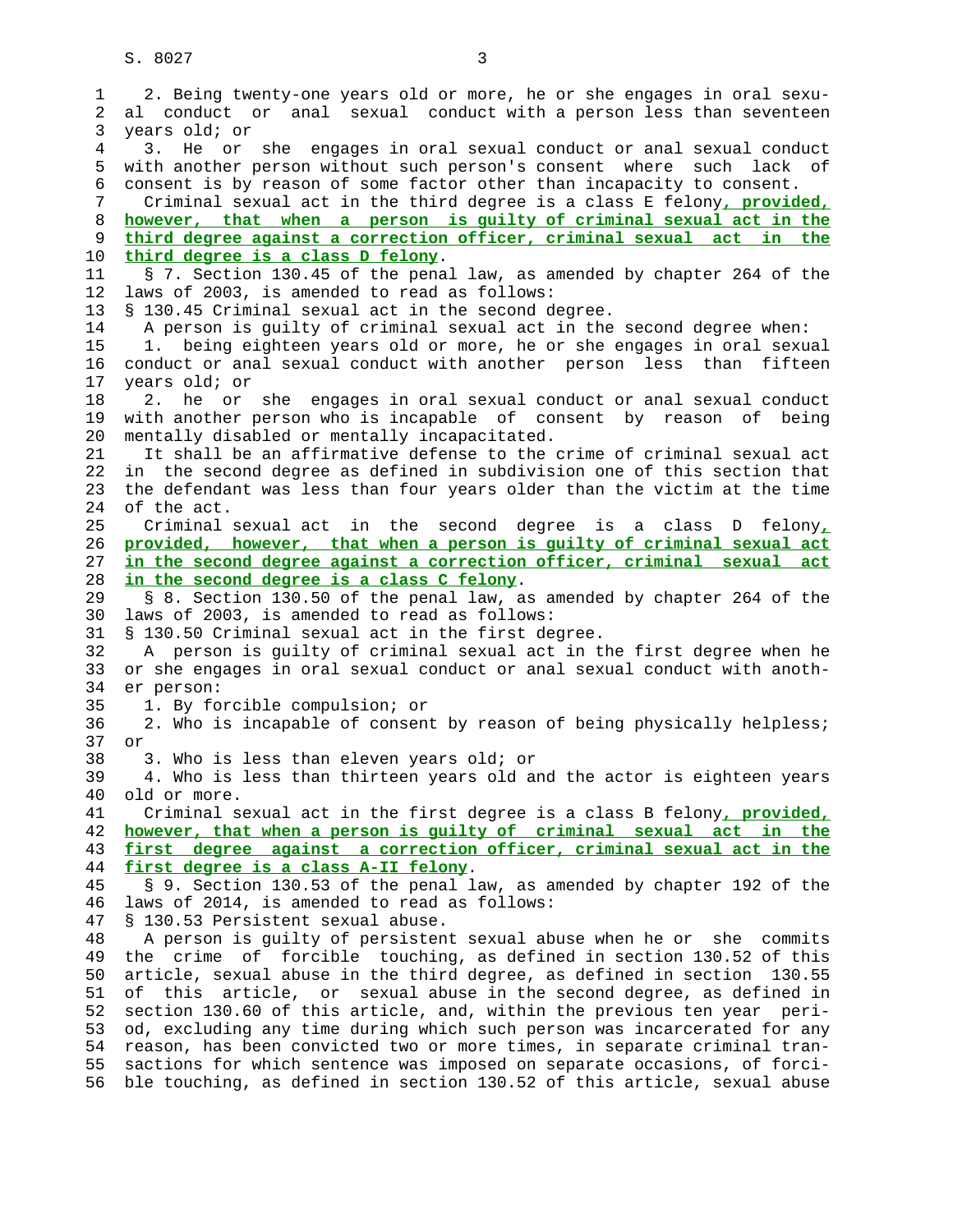1 in the third degree as defined in section 130.55 of this article, sexual 2 abuse in the second degree, as defined in section 130.60 of this arti- 3 cle, or any offense defined in this article, of which the commission or 4 attempted commission thereof is a felony. 5 Persistent sexual abuse is a class E felony**, provide, however, that** 6 **when a person is guilty of persistent sexual abuse against a correction** 7 **officer, persistent sexual abuse is a class D felony**. 8 § 10. Section 130.55 of the penal law, as amended by chapter 1 of the 9 laws of 2000, is amended to read as follows: 10 § 130.55 Sexual abuse in the third degree. 11 A person is guilty of sexual abuse in the third degree when he or she 12 subjects another person to sexual contact without the latter's consent; 13 except that in any prosecution under this section, it is an affirmative 14 defense that (a) such other person's lack of consent was due solely to 15 incapacity to consent by reason of being less than seventeen years old, 16 and (b) such other person was more than fourteen years old, and (c) the 17 defendant was less than five years older than such other person. 18 Sexual abuse in the third degree is a class B misdemeanor**, provided,** 19 **however, that when a person is guilty of sexual abuse in the third** 20 **degree against a correction officer, sexual abuse in the third degree is** 21 **a class A misdemeanor**. 22 § 11. Section 130.60 of the penal law, as amended by chapter 1 of the 23 laws of 2000, is amended to read as follows: 24 § 130.60 Sexual abuse in the second degree. 25 A person is guilty of sexual abuse in the second degree when he or she 26 subjects another person to sexual contact and when such other person is: 27 1. Incapable of consent by reason of some factor other than being less 28 than seventeen years old; or 29 2. Less than fourteen years old. 30 Sexual abuse in the second degree is a class A misdemeanor**, provided,** 31 **however, that when a person is guilty of sexual abuse in the second** 32 **degree against a correction officer, sexual abuse in the second degree** 33 **is a class E felony**. 34 § 12. Section 130.65 of the penal law, as amended by chapter 26 of the 35 laws of 2011, is amended to read as follows: 36 § 130.65 Sexual abuse in the first degree. 37 A person is guilty of sexual abuse in the first degree when he or she 38 subjects another person to sexual contact: 39 1. By forcible compulsion; or 40 2. When the other person is incapable of consent by reason of being 41 physically helpless; or 42 3. When the other person is less than eleven years old; or 43 4. When the other person is less than thirteen years old and the actor 44 is twenty-one years old or older. 45 Sexual abuse in the first degree is a class D felony**, provided, howev-** 46 **er, that when a person is guilty of sexual abuse in the first degree** 47 **against a correction officer, sexual abuse in the first degree is a** 48 **class C felony**. 49 § 13. Section 130.65-a of the penal law, as added by chapter 1 of the 50 laws of 2000, subdivision 1 as amended by chapter 485 of the laws of 51 2009, is amended to read as follows: 52 § 130.65-a Aggravated sexual abuse in the fourth degree. 53 1. A person is guilty of aggravated sexual abuse in the fourth degree 54 when: 55 (a) He or she inserts a foreign object in the vagina, urethra, penis, 56 rectum or anus of another person and the other person is incapable of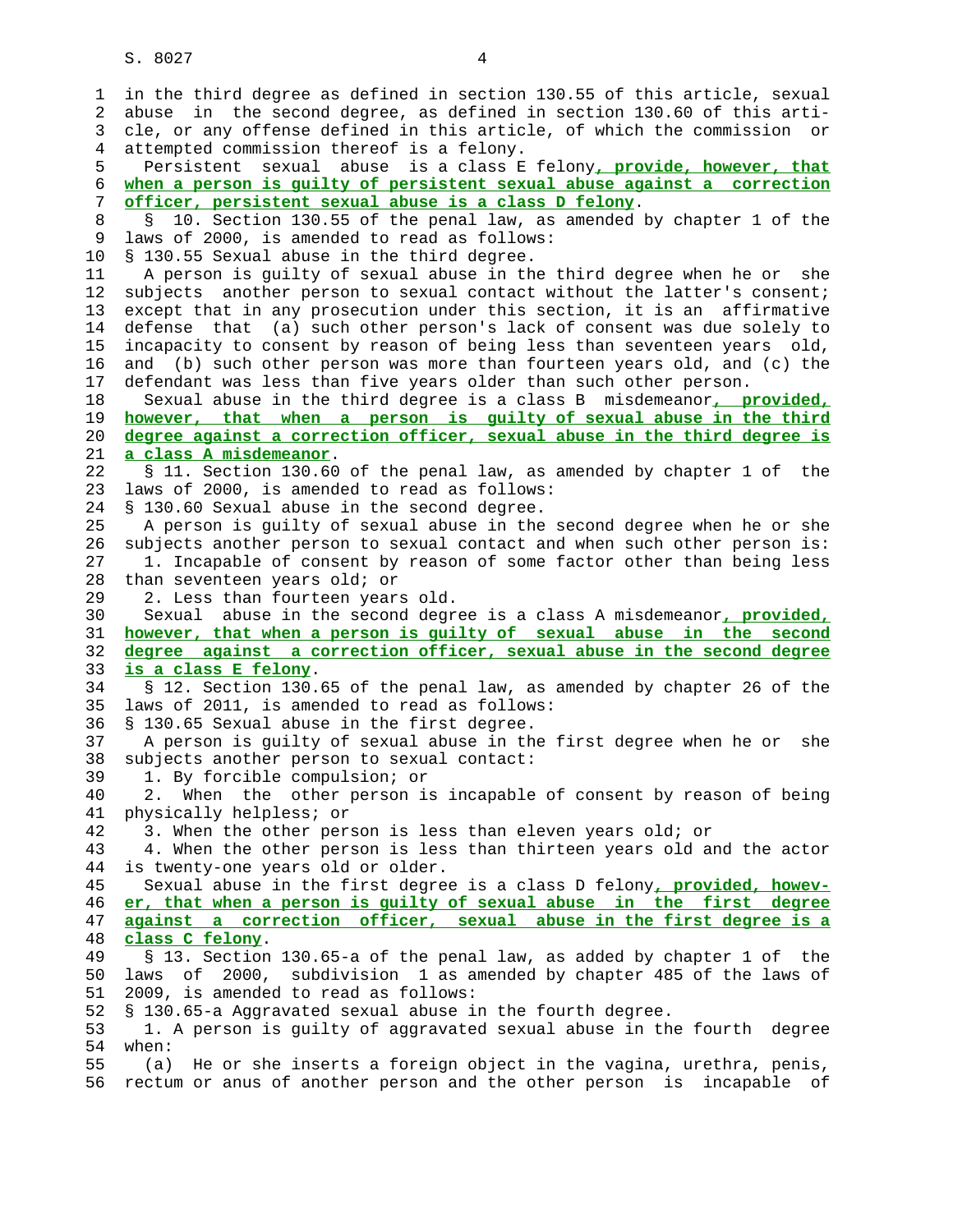| 1              | consent by reason of some factor other than being less than seventeen                                                         |
|----------------|-------------------------------------------------------------------------------------------------------------------------------|
| 2              | years old; or                                                                                                                 |
| 3              | (b) He or she inserts a finger in the vagina, urethra, penis, rectum                                                          |
| $\overline{4}$ | or anus of another person causing physical injury to such person and                                                          |
| 5              | such person is incapable of consent by reason of some factor other than                                                       |
| 6              | being less than seventeen years old.                                                                                          |
| 7              | 2. Conduct performed for a valid medical purpose does not violate the                                                         |
| 8              | provisions of this section.                                                                                                   |
| 9              | in the fourth degree is a class E felony,<br>Aggravated sexual<br>abuse                                                       |
| 10             | provided, however, that when a person is quilty of aggravated sexual                                                          |
| 11             | abuse in the fourth degree against a correction officer, aggravated                                                           |
| 12             | sexual abuse in the fourth degree is a class D felony.                                                                        |
| 13             | § 14. Section 130.66 of the penal law, as added by chapter 181 of the                                                         |
| 14             | laws of 1996, subdivisions 1 and 2 as amended by chapter 485 of the laws                                                      |
| 15             | of 2009, subdivision 3 as renumbered by chapter 1 of the laws of 2000,                                                        |
| 16             | is amended to read as follows:                                                                                                |
| 17             | § 130.66 Aggravated sexual abuse in the third degree.                                                                         |
| 18             | 1. A person is guilty of aggravated sexual abuse in the third degree                                                          |
| 19             | when he or she inserts a foreign object in the vagina, urethra, penis,                                                        |
| 20             | rectum or anus of another person:                                                                                             |
| 21             | (a) By forcible compulsion; or                                                                                                |
| 22             | (b) When the other person is incapable of consent by reason of being                                                          |
| 23             | physically helpless; or                                                                                                       |
| 24             | (c) When the other person is less than eleven years old.                                                                      |
| 25             | 2. A person is guilty of aggravated sexual abuse in the third degree                                                          |
| 26             | when he or she inserts a foreign object in the vagina, urethra, penis,                                                        |
| 27             | rectum or anus of another person causing physical injury to such person                                                       |
| 28             | and such person is incapable of consent by reason of being mentally                                                           |
| 29             | disabled or mentally incapacitated.                                                                                           |
| 30             | 3. Conduct performed for a valid medical purpose does not violate the                                                         |
| 31             | provisions of this section.                                                                                                   |
| 32             | Aggravated sexual abuse in the third degree is a class D felony,                                                              |
| 33             | provided, however, that when a person is guilty of aggravated sexual                                                          |
| 34<br>35       | abuse in the third degree against a correction officer, aggravated sexu-<br>al abuse in the third degree is a class C felony. |
| 36             | § 15. Section 130.67 of the penal law, as added by chapter 450 of the                                                         |
| 37             | laws of 1988, the opening paragraph of subdivision 1 as amended by chap-                                                      |
| 38             | ter 485 of the laws of 2009, is amended to read as follows:                                                                   |
| 39             | § 130.67 Aggravated sexual abuse in the second degree.                                                                        |
| 40             | A person is guilty of aggravated sexual abuse in the second degree                                                            |
| 41             | when he or she inserts a finger in the vagina, urethra, penis, rectum or                                                      |
| 42             | anus of another person causing physical injury to such person:                                                                |
| 43             | (a) By forcible compulsion; or                                                                                                |
| 44             | (b) When the other person is incapable of consent by reason of being                                                          |
| 45             | physically helpless; or                                                                                                       |
| 46             | (c) When the other person is less than eleven years old.                                                                      |
| 47             | Conduct performed for a valid medical purpose does not violate the<br>2.                                                      |
| 48             | provisions of this section.                                                                                                   |
| 49             | Aggravated sexual abuse in the second degree is a class C felony,                                                             |
| 50             | provided, however, that when a person is guilty of aggravated sexual                                                          |
| 51             | abuse in the second degree against a correction officer, aggravated                                                           |
| 52             | sexual abuse in the second degree is a class B felony.                                                                        |
| 53             | Section 130.70 of the penal law, as amended by chapter 450 of<br>Š.<br>16.                                                    |
| 54             | the laws of 1988, the opening paragraph of subdivision 1 as amended by                                                        |
| 55             | chapter 485 of the laws of 2009, is amended to read as follows:                                                               |
| 56             | § 130.70 Aggravated sexual abuse in the first degree.                                                                         |
|                |                                                                                                                               |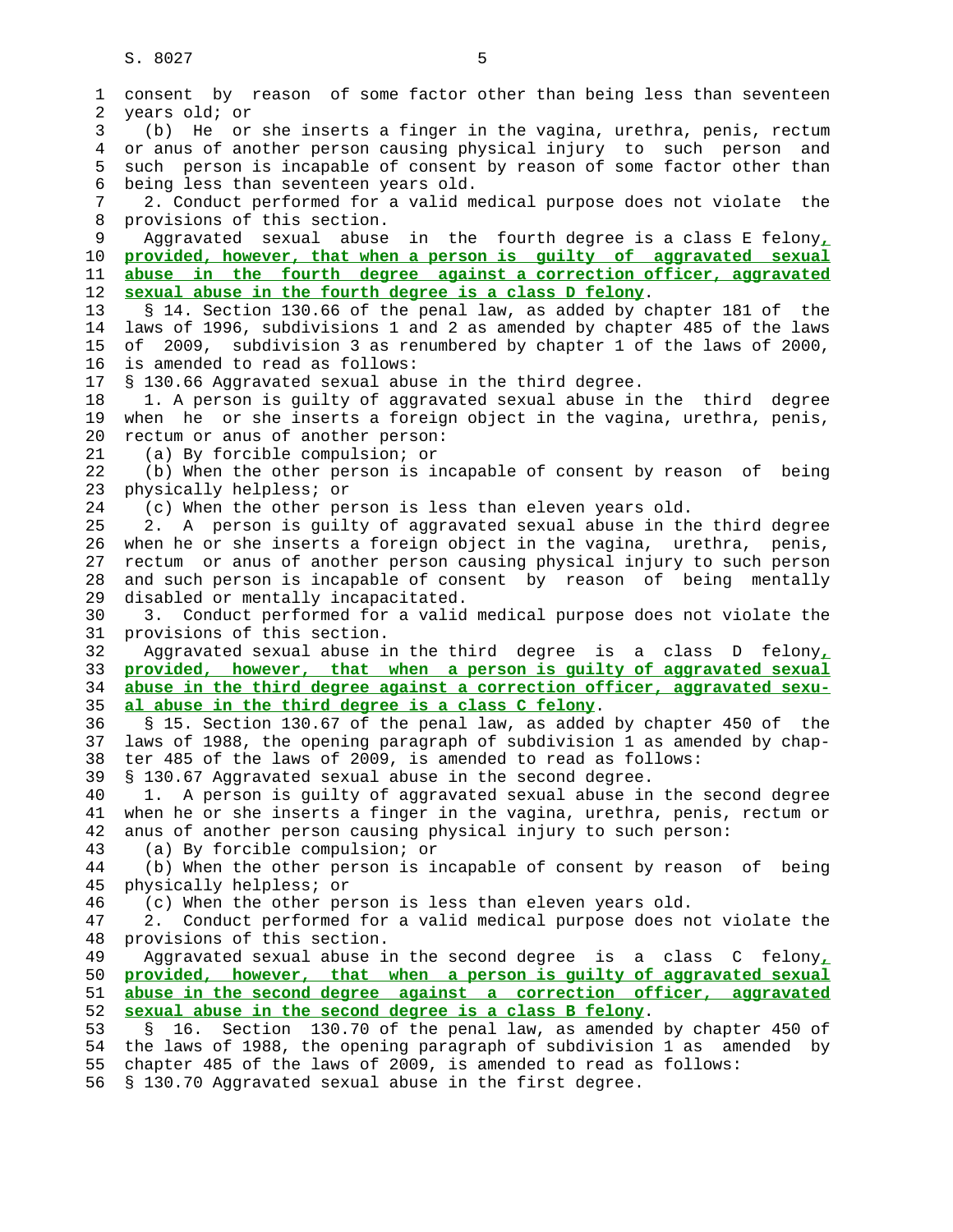1 1. A person is guilty of aggravated sexual abuse in the first degree 2 when he or she inserts a foreign object in the vagina, urethra, penis, 3 rectum or anus of another person causing physical injury to such person: 4 (a) By forcible compulsion; or 5 (b) When the other person is incapable of consent by reason of being 6 physically helpless; or 7 (c) When the other person is less than eleven years old. 8 2. Conduct performed for a valid medical purpose does not violate the 9 provisions of this section. 10 Aggravated sexual abuse in the first degree is a class B felony**,** 11 **provided, however, that when a person is guilty of aggravated sexual** 12 **abuse in the first degree against a correction officer, aggravated sexu-** 13 **al abuse in the first degree is a class A-II felony**. 14 § 17. Section 130.85 of the penal law, as added by chapter 618 of the 15 laws of 1997, is amended to read as follows: 16 § 130.85 Female genital mutilation. 17 1. A person is guilty of female genital mutilation when: 18 (a) a person knowingly circumcises, excises, or infibulates the whole 19 or any part of the labia majora or labia minora or clitoris of another 20 person who has not reached eighteen years of age; or 21 (b) being a parent, guardian or other person legally responsible and 22 charged with the care or custody of a child less than eighteen years 23 old, he or she knowingly consents to the circumcision, excision or infi- 24 bulation of whole or part of such child's labia majora or labia minora 25 or clitoris. 26 2. Such circumcision, excision, or infibulation is not a violation of 27 this section if such act is: 28 (a) necessary to the health of the person on whom it is performed, and 29 is performed by a person licensed in the place of its performance as a 30 medical practitioner; or 31 (b) performed on a person in labor or who has just given birth and is 32 performed for medical purposes connected with that labor or birth by a 33 person licensed in the place it is performed as a medical practitioner, 34 midwife, or person in training to become such a practitioner or midwife. 35 3. For the purposes of paragraph (a) of subdivision two of this 36 section, no account shall be taken of the effect on the person on whom 37 such procedure is to be performed of any belief on the part of that or 38 any other person that such procedure is required as a matter of custom 39 or ritual. 40 Female genital mutilation is a class E felony**, provided, however, that** 41 **when a person is guilty of female genital mutilation against a** 42 **correction officer, female genital mutilation is a class D felony**. 43 § 18. Section 130.90 of the penal law, as added by chapter 1 of the 44 laws of 2000, subdivisions 1 and 2 as amended by chapter 264 of the laws 45 of 2003, is amended to read as follows: 46 § 130.90 Facilitating a sex offense with a controlled substance. 47 A person is guilty of facilitating a sex offense with a controlled 48 substance when he or she: 49 1. knowingly and unlawfully possesses a controlled substance or any 50 preparation, compound, mixture or substance that requires a prescription 51 to obtain and administers such substance or preparation, compound, 52 mixture or substance that requires a prescription to obtain to another 53 person without such person's consent and with intent to commit against 54 such person conduct constituting a felony defined in this article; and 55 2. commits or attempts to commit such conduct constituting a felony 56 defined in this article.